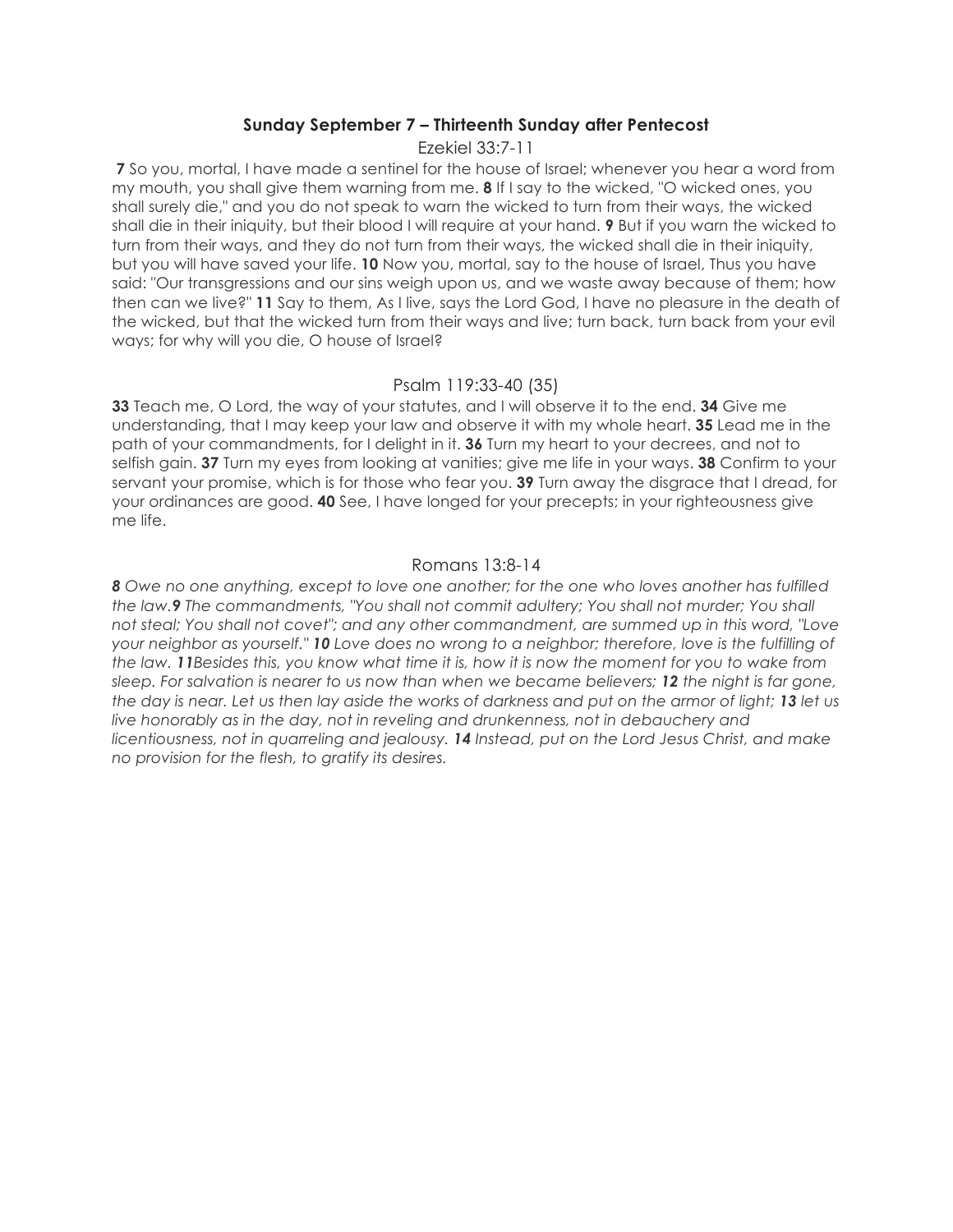**15** "If another member of the church sins against you, go and point out the fault when the two of you are alone. If the member listens to you, you have regained that one. **16** But if you are not listened to, take one or two others along with you, so that every word may be confirmed by the evidence of two or three witnesses. **17** If the member refuses to listen to them, tell it to the church; and if the offender refuses to listen even to the church, let such a one be to you as a Gentile and a tax collector. **18** Truly I tell you, whatever you bind on earth will be bound in heaven, and whatever you loose on earth will be loosed in heaven. **19** Again, truly I tell you, if two of you agree on earth about anything you ask, it will be done for you by my Father in heaven. **20** For where two or three are gathered in my name, I am there among them."

## Prayer of the Day

O Lord God, enliven and preserve your church with your perpetual mercy. Without your help, we mortals will fail; remove far from us everything that is harmful, and lead us toward all that gives life and salvation, through Jesus Christ, our Savior and Lord. Sermon – Uniforms, Teams, and Identity in Christ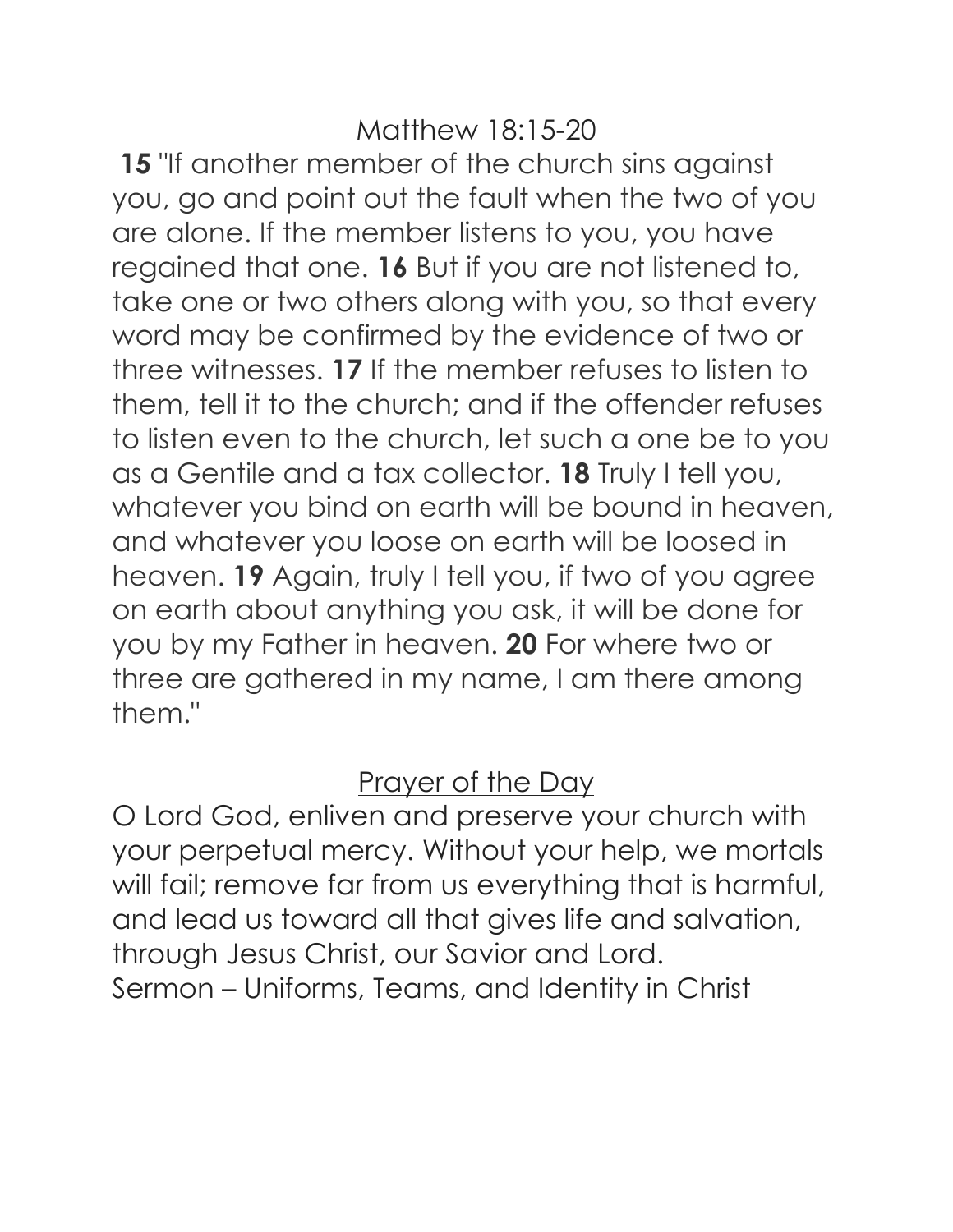Grace to you and peace from God our Father, God's Son our Lord Jesus Christ, and the Holy Spirit: Amen.

Well, it's my first Sunday as your pastor, and my first Sunday as an ordained minister to boot. We've already learned a bit about one another, though I admit, I am still trying my best to get all names and faces together, so please forgive me if I need to ask your name. What you all may not yet know about me is that I am an avid sportsfan. Football, basketball, baseball, volleyball, even curling – I love it all. Some people love sports because of the competition, or the skill, or the excitement of plays, or big hits, or just winning.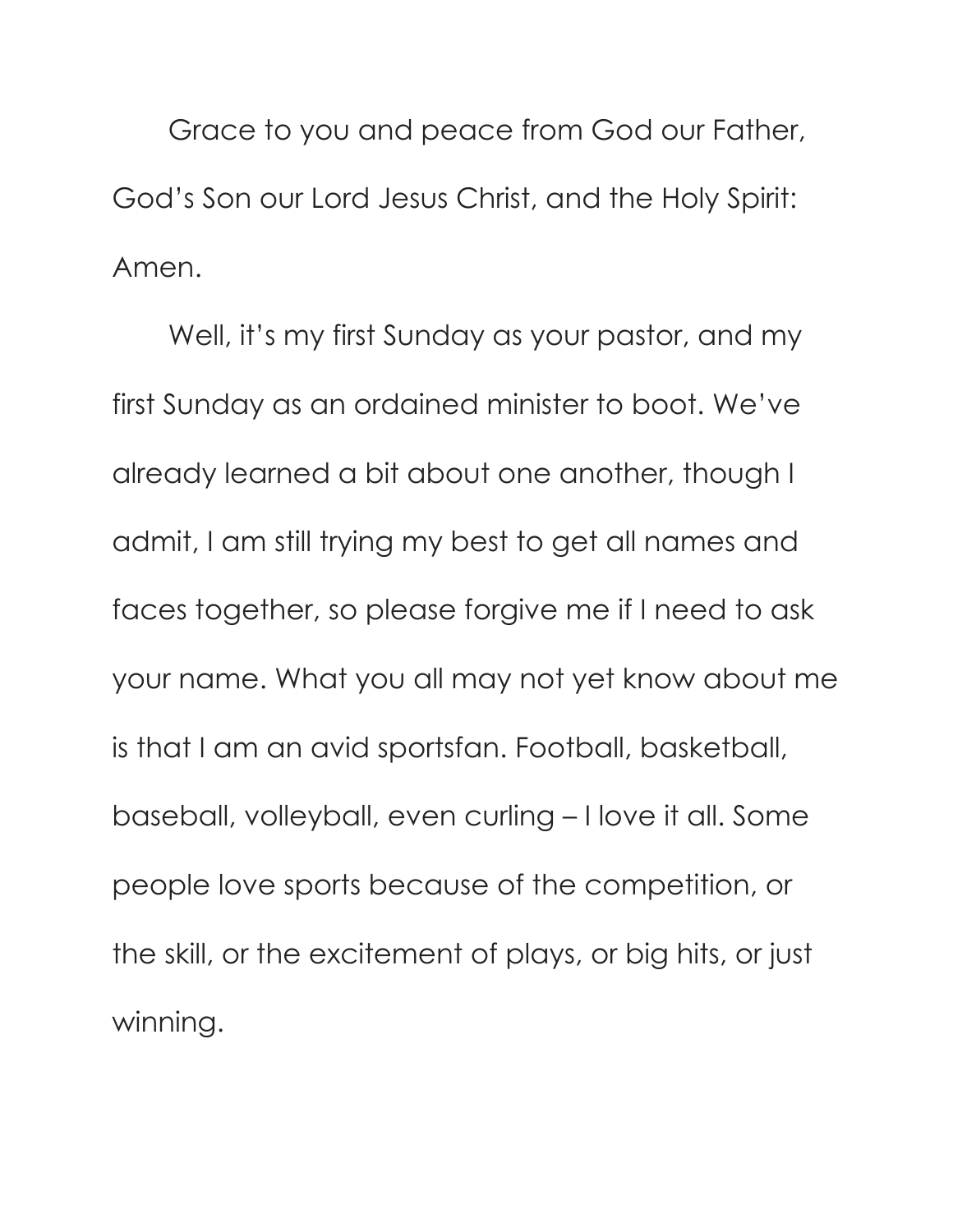One of the most intriguing aspects about sport, though, is the nature of being on a team. To belong to a team gives you a sort of character that is impossible without the other people involved. You have a joint work to do. You share a common purpose. You even wear similar clothing. Teams unite otherwise entirely unrelated people into a sort of family. The beautiful thing about teams is that they share an identity.

The concept of identity plays a significant role in today's Romans passage. As Paul writes to the church at Rome, a church he has never visited, made up of people he hardly knows, he tries to convey to them the importance of their identity in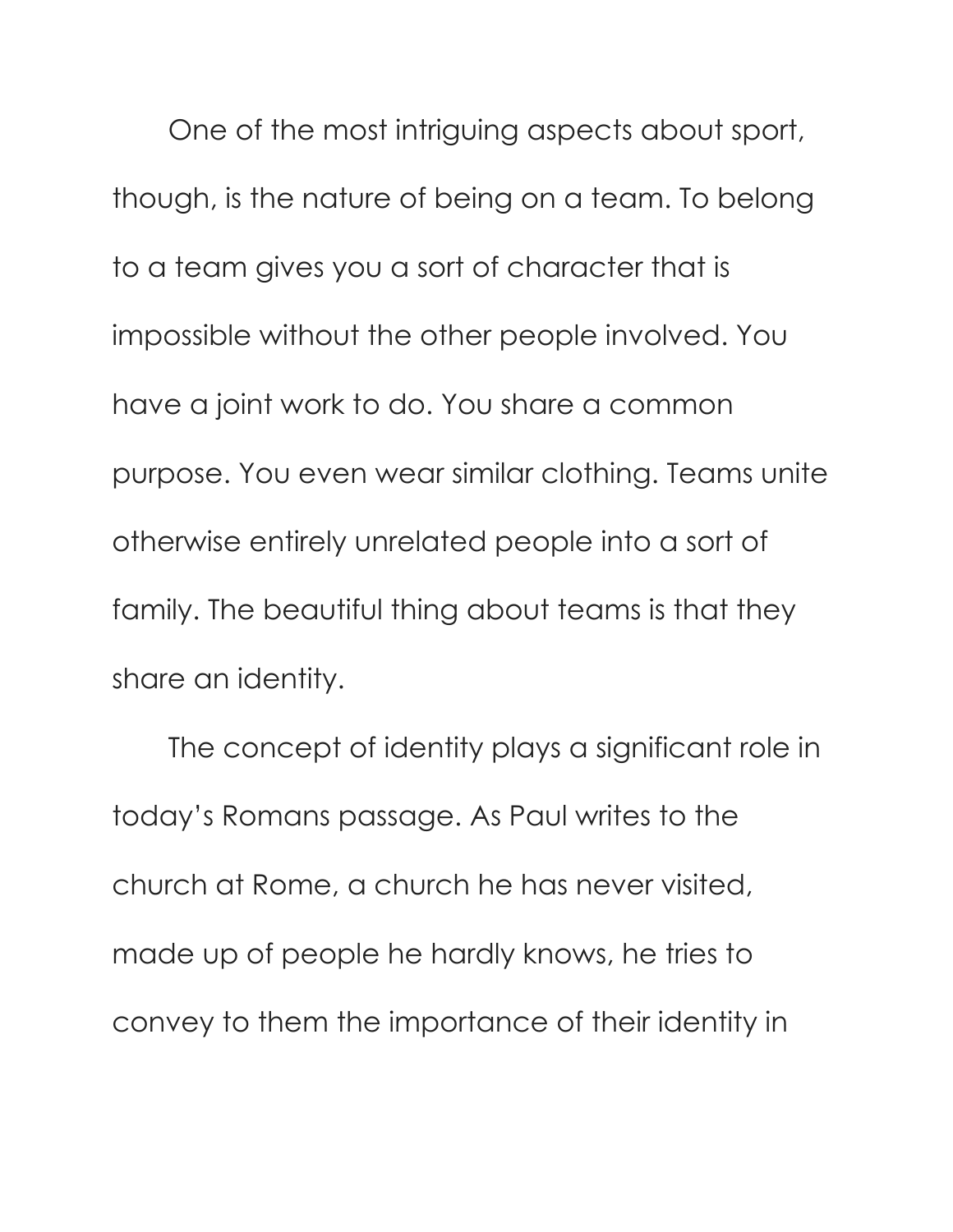Christ. Paul is writing a manifesto of sorts about how to become a truly Christian community.

Now, it seems pretty bold to write to a community you've never attended and tell them how to truly become a church. A relatively young person, at least young in his faith, and he decides that the entire church of Rome needs a Christianity 101 class. What if your new pastor had done this? To me, at least, that would appear pretty presumptuous, as though this new pastor believed she was the sole authority on what church should be like.

But if we look closer, Paul isn't talking about how to organize the church – about what committees to have or how to renovate the sanctuary or how to use the endowment – but rather about the very core of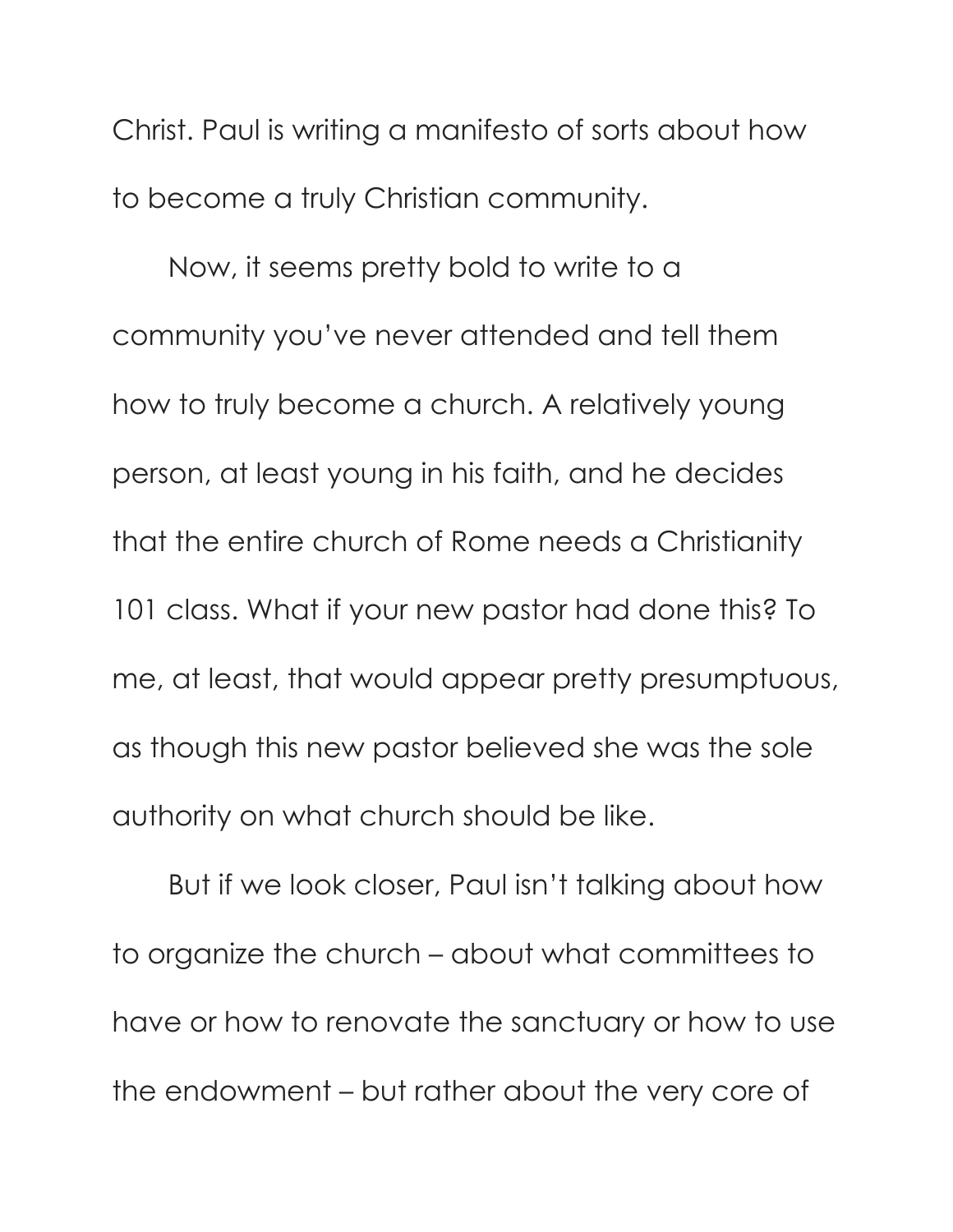the church's identity across space and time, the kind of thing that stays constant from Rome to Melbourne, from the Middle Ages to the present day. And what Paul talks about is love, because love is the baseline of our common identity in Christ.

Owe nothing to one another, says Paul – and let me tell you, that's a hard command to hear from someone who is taking out a mortgage right now! Owe nothing to one another, **except love.** Now, in our society, we are all too used to debt. To owing someone something. Money. Interest. Late fees. And even more than finances! We feel like we owe favors. When someone helps us, we feel like we owe recompense. In a very real sense, we live within a debtors society.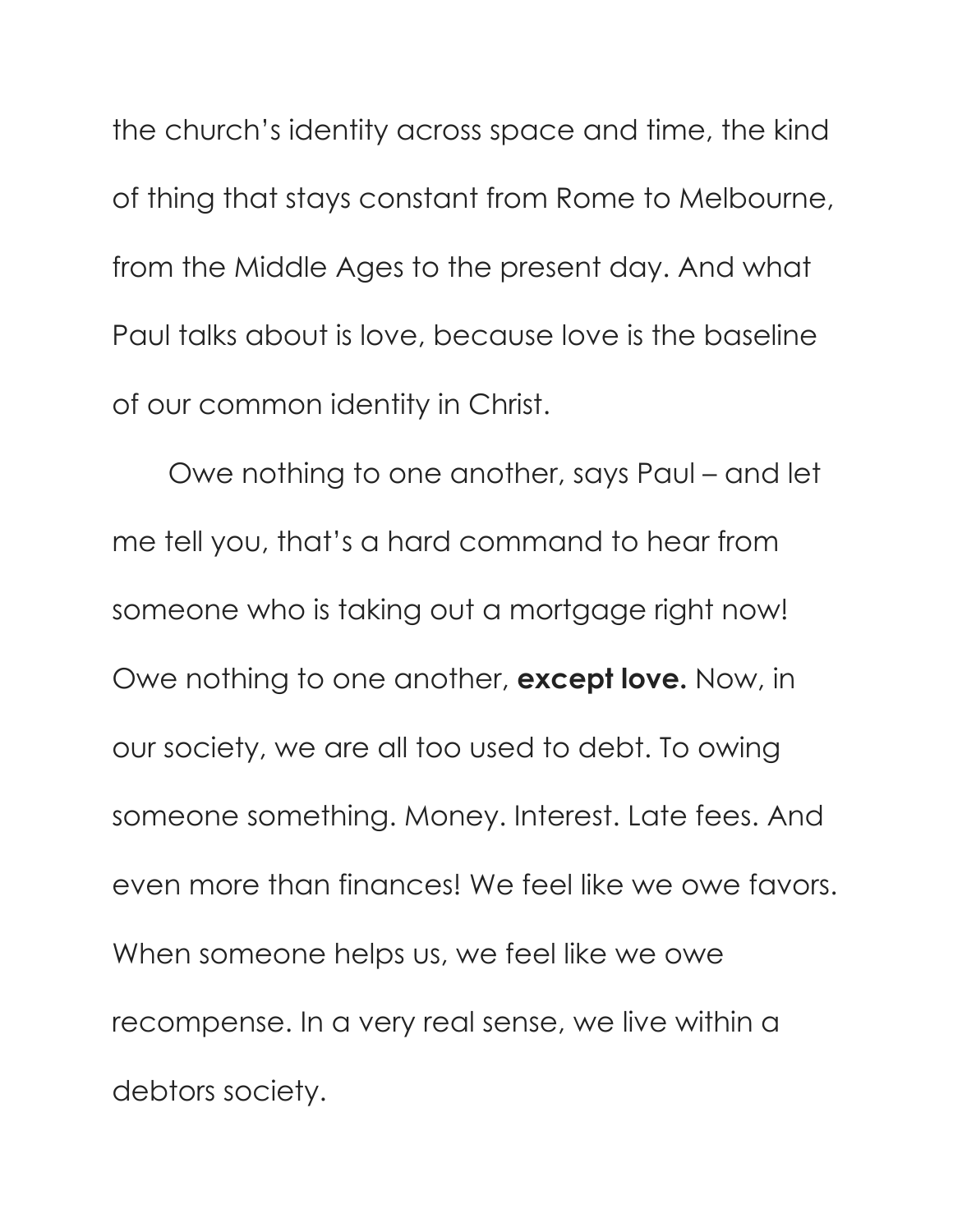The immense problem with this is that we let our debts define us. Y'all will find out soon enough that I'm a huge fantasy and science fiction fan – aliens and time travel, dystopian futures and zombies, magic of all sorts – all of it. I'm a nerd, and strangely comfortable with that. But one of the key reasons I love the genre is because science fiction attempts to tell the truth in a way that we can grasp. One particular show that I watch is called Continuum. The key plotline within is that the future is controlled by corporations, who hold the rest of society in check through massive debt. Everyone from the government to the military to public services to the food producers are all in debt to, and therefore serve, the corporations of the world.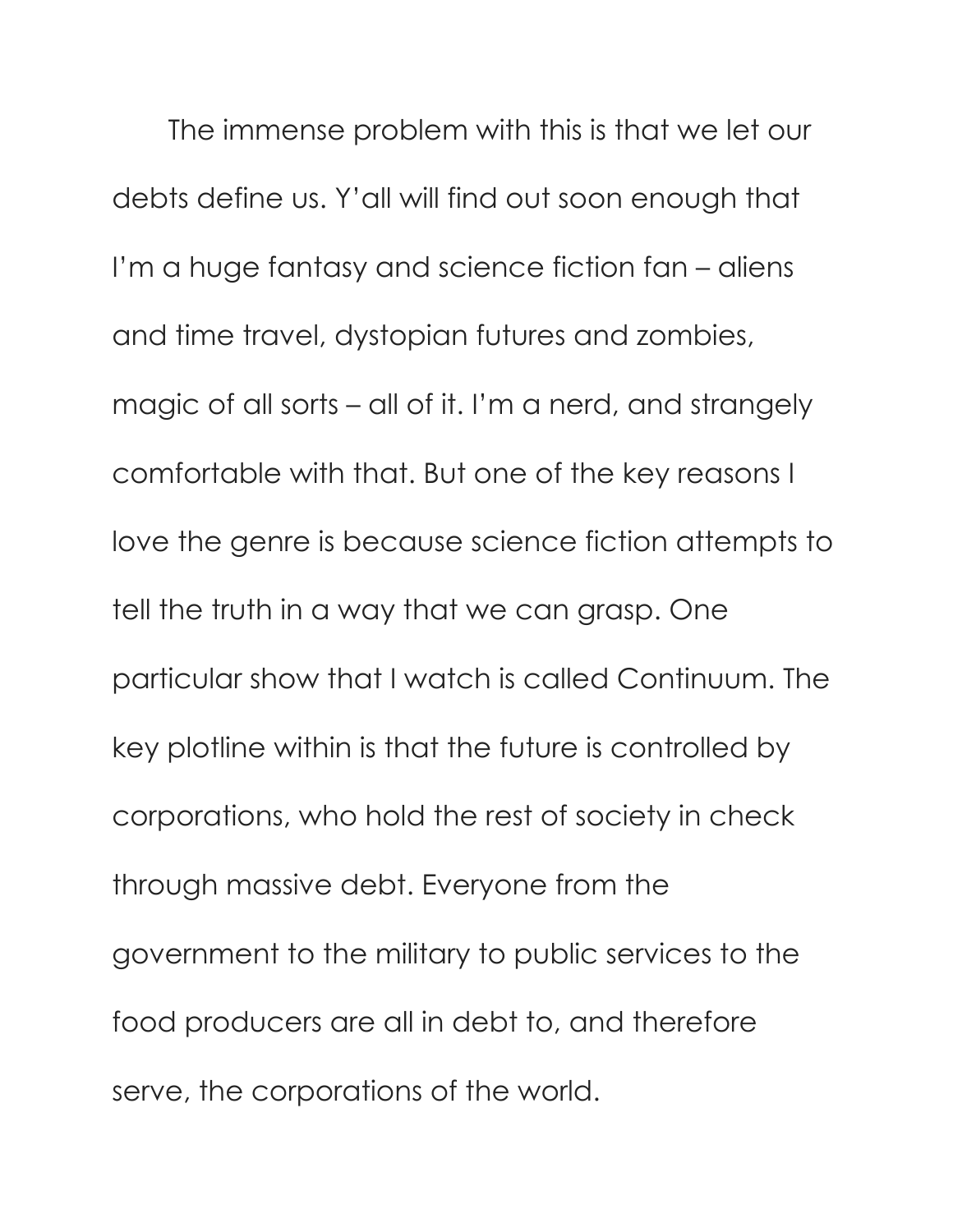Now, of course this seems somewhat absurd. But then again, 1% of the world's population controls half of the resources worldwide. Since 2009, the wealthiest one percent of the U.S. population captured 95 percent growth after the recession, while the bottom 90 percent – people like you and me – have actually become poorer. Financial debt is growing, and controlled by fewer and fewer people. That amount of power in the hands of so few creates a vast inequality, and so soon we begin to judge ourselves as less worthy because we have less money. We let debt define who we are.

On a team, however, this is not the way that things are run. Whether you're the starting quarterback or the backup placekicker, you win or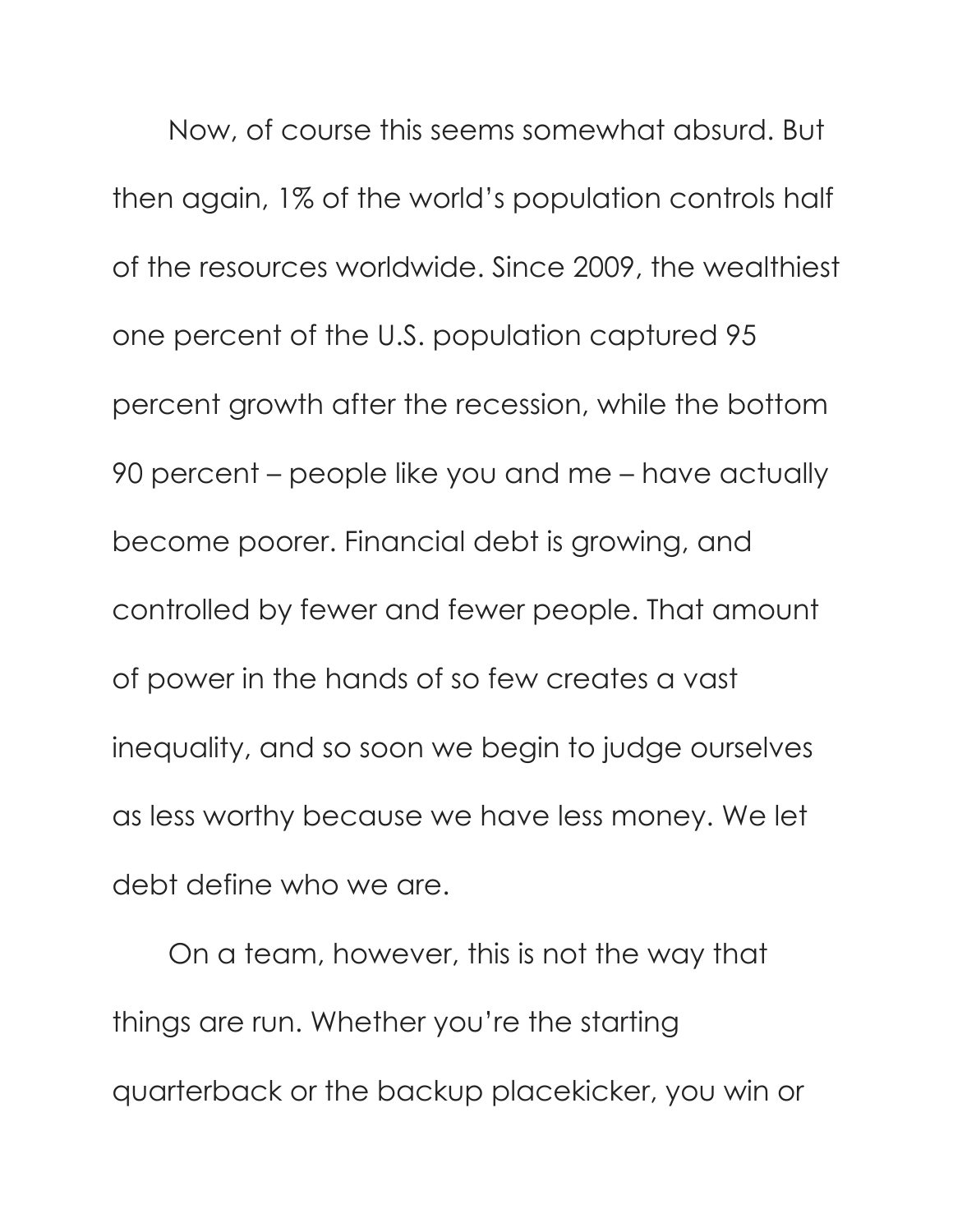lose together. Everyone wears the same jersey. No matter how much you contribute, everyone gets a Super Bowl ring, but not matter how much you contribute, everybody only gets one. Contributions are different, but the results are shared. Teams don't hold one another in debt, but share an identity, a purpose, a mission.

Paul describes that mission, that purpose, that identity as love, and in light of that love, tells us all to put on the Lord Jesus Christ. This imagery of putting something on is powerful because it gets at how we can inhabit, how we can live within, this love. When you put on a jersey, you choose to lay aside other allegiances and instead embody the identity of that team. For instance, as a Buckeyes fan in Virginia Tech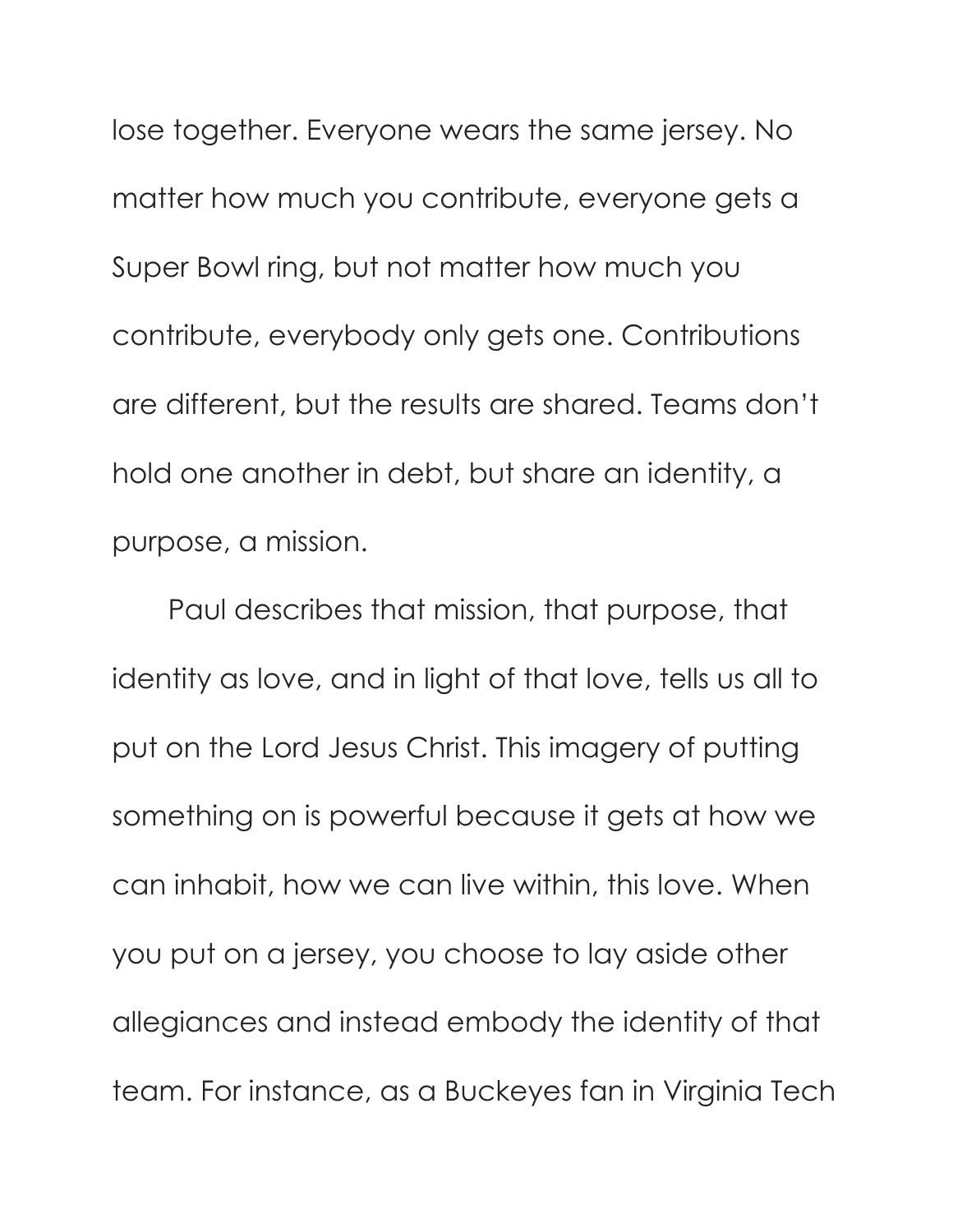country, when I choose to put on the jersey, I choose to embrace this identity over the loud sounds of Hokie cries.

But seriously, what are we choosing when we put on Jesus Christ? And what are we choosing to forsake?

We are choosing, in the words of Luther, to remember out baptism and be thankful. In this week's congregational email I shared this story about Luther. Every time he bathed or washed his hands, he recalled his own baptism and reminded himself that he was a child of God, that he belonged to God and to no one else. In everyday water, Luther put on the identity of Jesus. This is a wonderful practice to help us daily remember to put on Christ.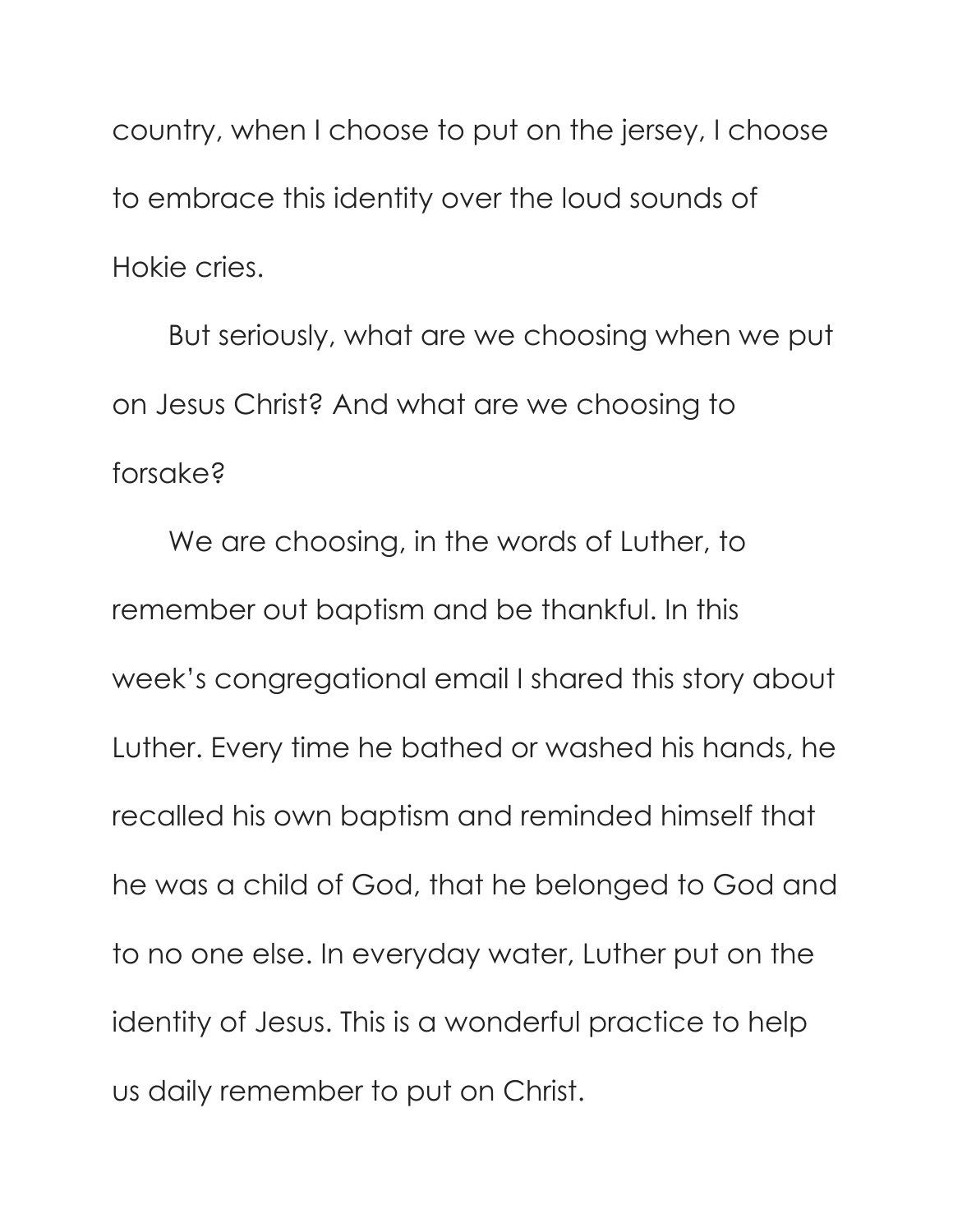But we must also remember that putting on Christ means embracing change. We cannot put on Christ and expect to stay the same. We cannot put on Christ and continue to wallow in our selfish habits. To put on Christ is to choose God's leadership over our own, to choose God's way over our ways, to remember that, in Paul's words, love is the fulfilling of the law, that love does no wrong to a neighbor.

If we put on Christ, that means we put on love. And that means, whatever we do, we must refuse the temptations of the world that wrong our neighbors. This means everything from not cutting off other drivers to not yelling at others when we disagree with them. Love does no wrong to a neighbor. This means turning the other cheek, not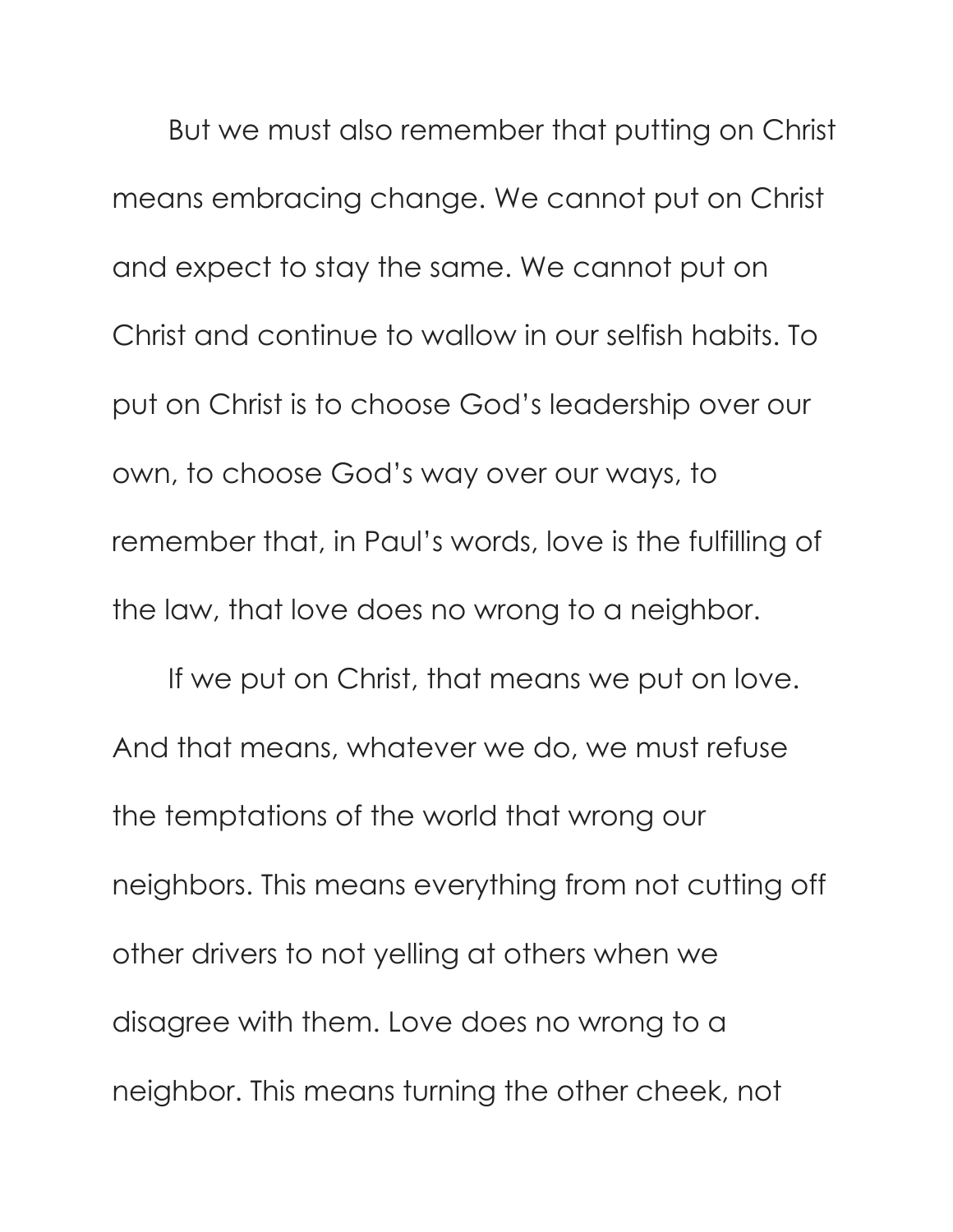retaliating when someone does wrong by us, because love does no wrong to a neighbor. We cannot let debt define our relationship with someone, because love does no wrong to a neighbor.

But this doesn't just mean avoiding things we shouldn't do. It means that our behavior must reorient toward justice. We must make positive steps toward transformation. We must speak out against the oppressive weight of debt. We must speak out against the racial inequalities that are still all too prevalent within our society. We must give to those who ask, clothe the naked, feed the hungry, visit the imprisoned, heal the sick, befriend the outcasts, and forgive the sinners because, if we put on Christ, we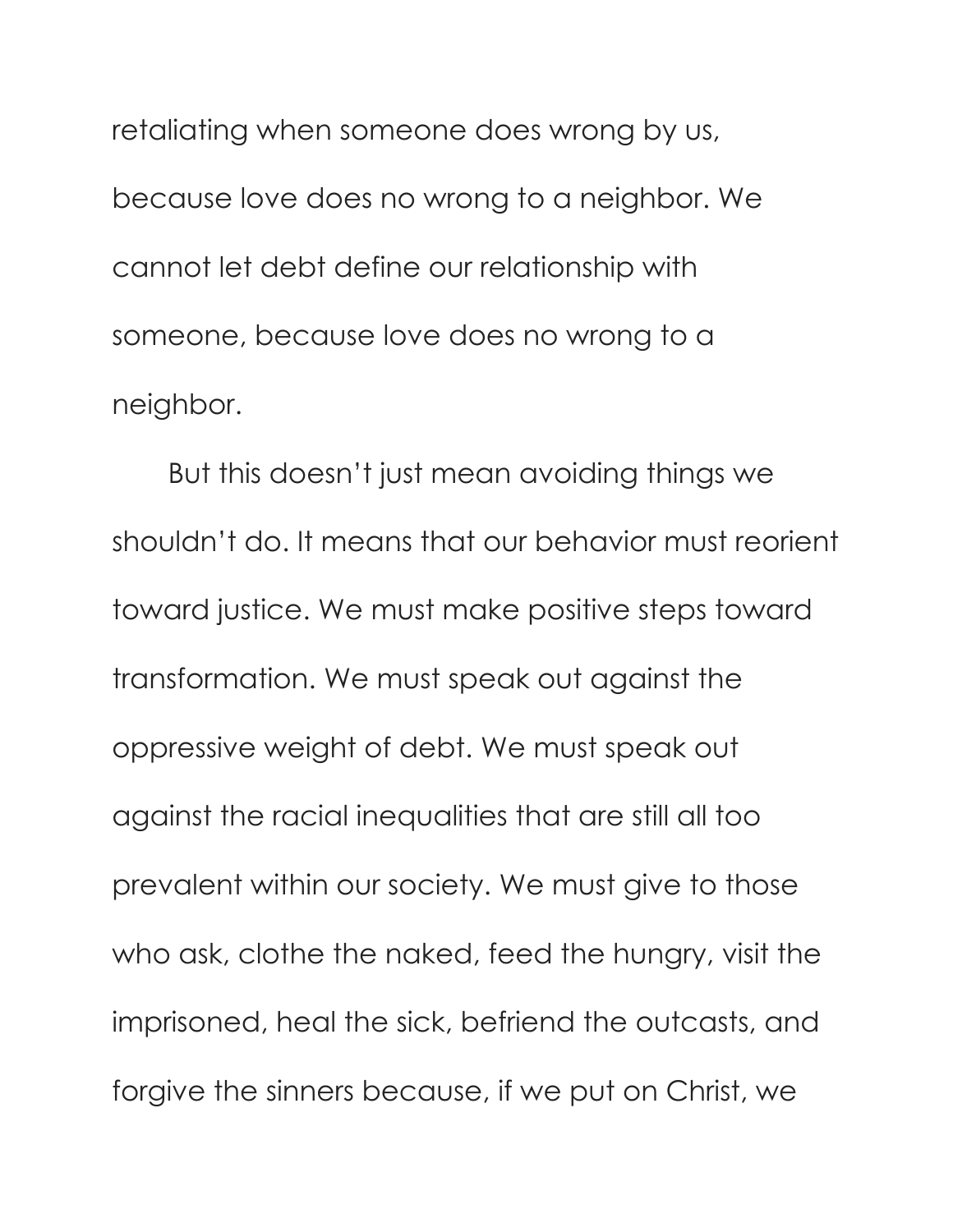must become more Christlike. These things are not negotiable aspects, but as the actions of Christ, each is central to the identity of love. Christ is love, and to put on the Lord is to love in the way Jesus showed us in life, death, and resurrection.

How might we here at Christ Lutheran Church put on the Lord Jesus Christ? You've begun that process already. You've committed to renovating your sanctuary into a flexible space, usable not only for Sunday morning worship, but for serving this community throughout the rest of the week. This would be impossible without changing the space. You've committed to reaching out to the mission field of Radford University. This would be impossible without changing our behavior and how we allocate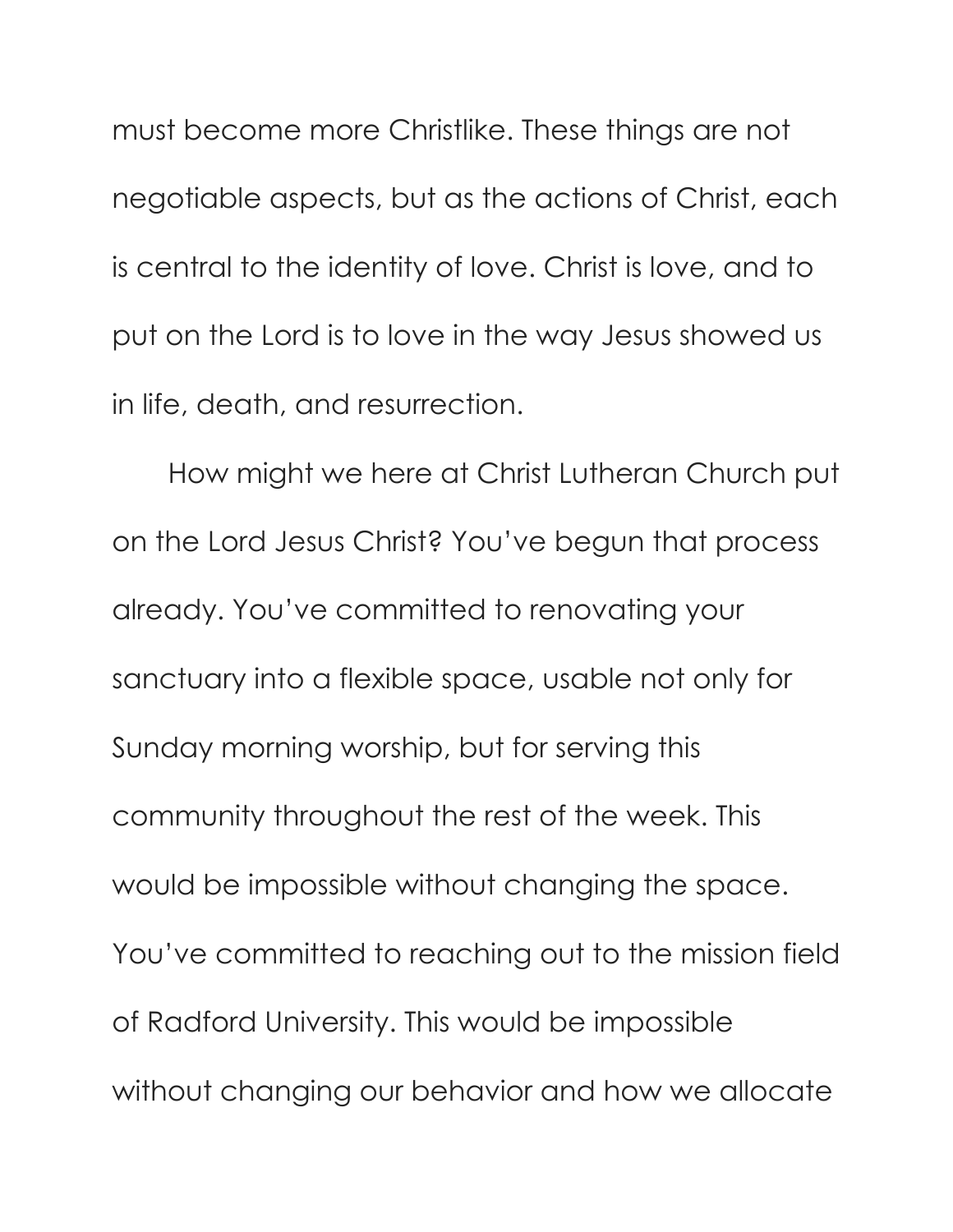our resources. And y'all know this because you have been through the beginning stages of it already. Moving away from pews and toward chairs is a big change, but it is one that can help introduce Jesus to a new generation of people who might otherwise never enter a church. Committing to reach out to the university community is a huge responsibility that will requires time and energy and resources, but also one that reflects the image of the God who came to live amongst us in order to serve us.

You've even called a pierced, tattooed, spikey haired pastor. In this, just like in the chairs and in the campus outreach, you've committed to embrace change in the hopes of renewal at the hands of God. But just like washing our hands, to put on Christ is a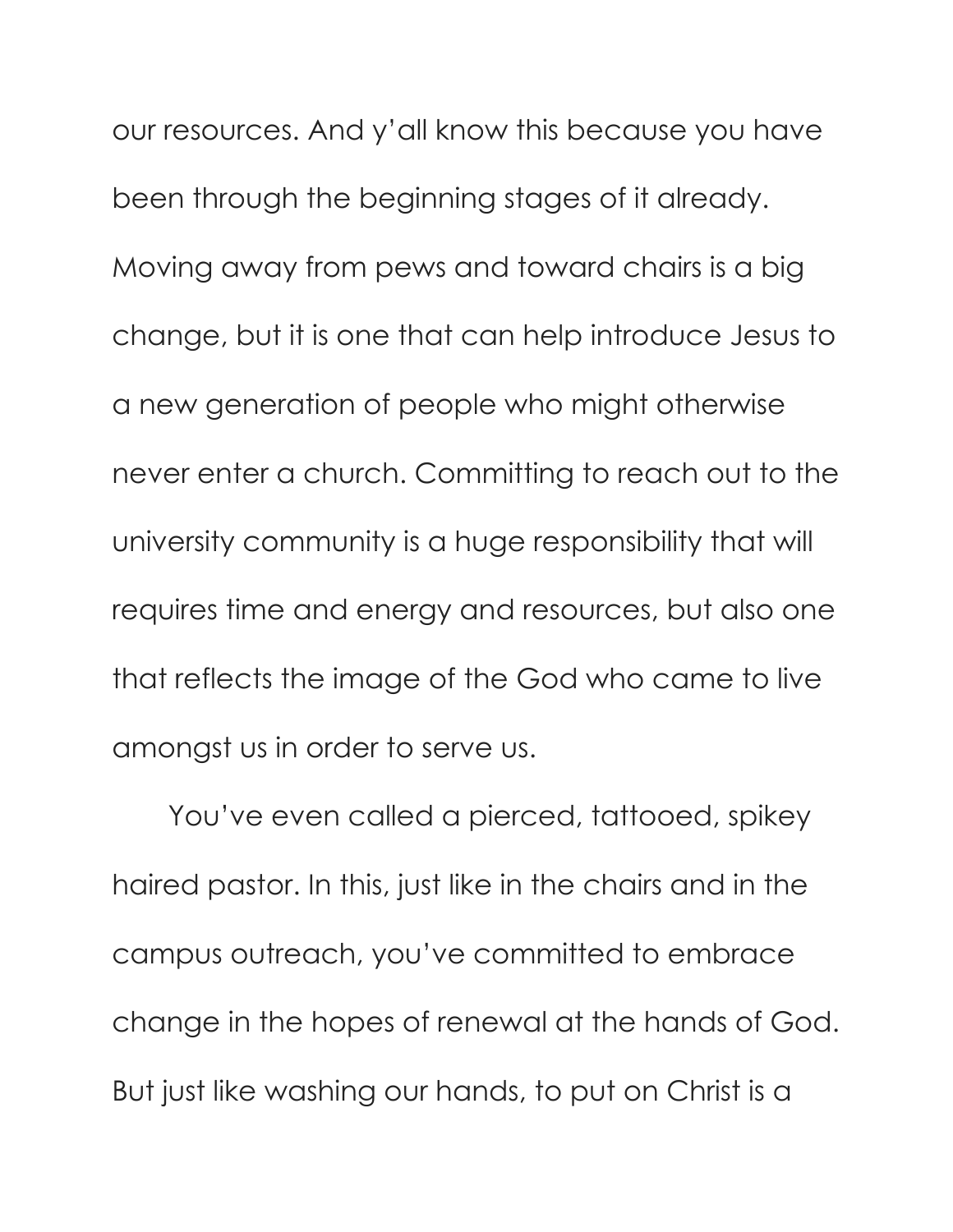daily commitment. To become more like Christ, to love our neighbors and do them no wrong, we must daily remember our baptism. We must embrace over and over the death of the old and the resurrection of the new in Christ Jesus. We cannot stop here and assume that we are done with the work God has called us to together. We are, quite literally, only just beginning. We must daily choose to work together, to wear the jersey that is Jesus, to become much more than a team, but brothers and sisters with the shared identity of Christ.

How do we do this? In everything, we love one another. Owe nothing, absolutely nothing to one another, but love. No envy. No payback. No animosity. No distrust. Just love. That's how we know,